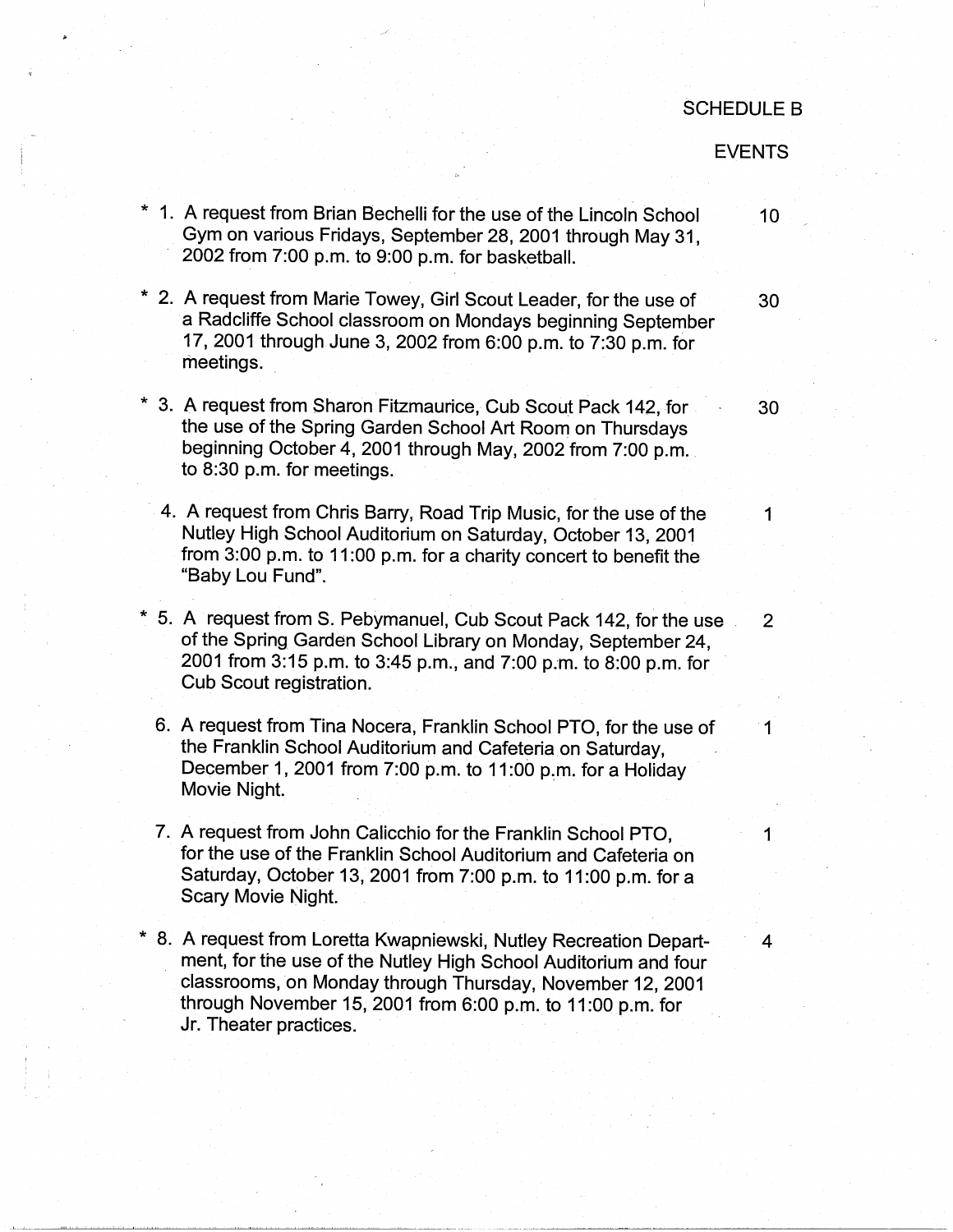## EVENTS

\* 9. A request from Loretta Kwapniewski, Nutley Recreation Depart- 4 ment, for the use of the Nutley High School Auditorium and four classrooms, on Monday through Thursday, January 28, 2002 through January 31; 2002 from 6:00 p.m. to 11 :00 p.m. for Sr. Theater practices. \* 10. A request from Cheryl Cyzrek, Lincoln School PTO, for the use 2 of the Lincoln School Gym on Thursday, November 29, 2001 from 6:00 p.m. to 10:00 p.m. and Friday, November 30, 2001 from 8:30 a.m. to 9:00 p.m. for a Holiday Boutique. \* 11. A request from Mark Boldrin for the use of the Radcliffe School 2 Gym on Tuesdays, March 19 and April 2, 2002 from 6:00 p.m. to 7:30 p.m. for basketball. 12. A request from Mark Boldrin for the use of the Spring Garden 1 School Gym on Tuesday, March 26, 2002 from 6:00 p.m. to 7:30 p.m. for basketball. \* 13. A request from Patricia Banas, Cub Scout Leader, for the use of 7 the Lincoln School Teacher's Cafeteria on various Fridays, beginning September 28, 2001 through May 31, 2002, from 3:30 p.m. to 4:30 p.m. for Tiger Den Meetings. \* 14. A request from Sandra Coyte, Starbound, for the use of the 2 High School Auditorium and three classrooms on Saturday, November 10, 2001 and Sunday, November 11, 2001, from 6:00 a.m. to 8:00 p.m. for Performing Arts Evaluations. \* 15. A request from Loretta Kwapniewski, Nutley Recreation Depart- 10 ment, for the use of the Franklin School Gym on Mondays through Fridays, October 8 through October 19, 2001, from 6:00 p.m. to 9:30 p.m. for Jr. Basketball Tryouts. \* 16. A request from Loretta Kwapniewski, Nutley Recreation Depart- 10 ment, for the use of the Radcliffe School Gym on Mondays through Fridays, October 8 through October 19, 2001, from 6:00 p.m. to 9:30 p.m. for Jr. Basketball Tryouts. \* 17. A request from Loretta Kwapniewski, Nutley Recreation Depart- 10 ment, for the use of the High School Gyms on Mondays through Fridays, October 8 through October 19, 2001, from 6:00 p.m. to 9:30 p.m. for Jr. Basketball Tryouts.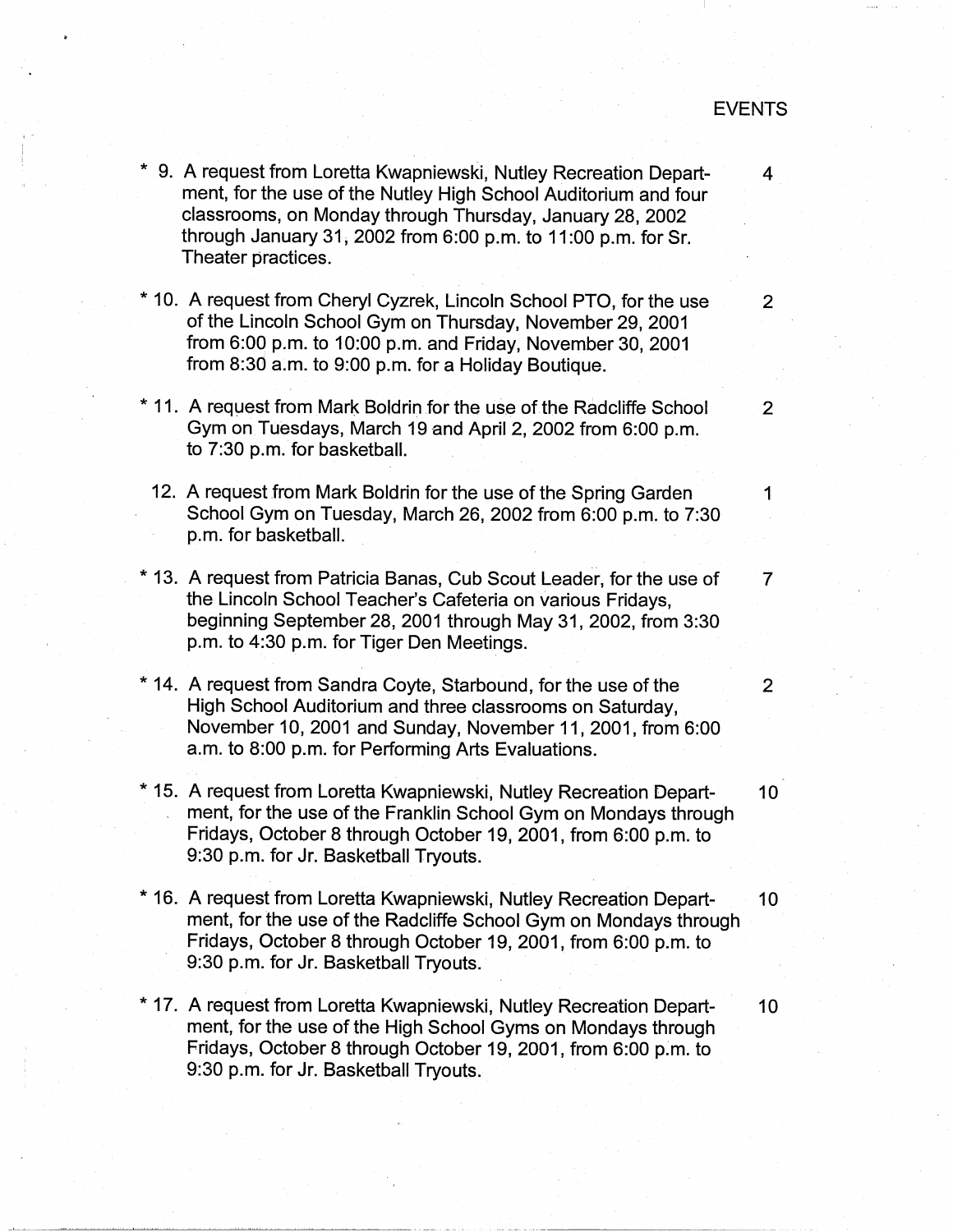## EVENTS

18. A request from Linda von Nessi, Essex County Board of 1 Elections, for the use of the Franklin School Auditorium on Saturday, October 20, 2001, from 9:00 a.m. to 12:00 p.m. for a voting machine demonstration. 19. A request from Dana Melillo, Nutley Recreation Department 1 for the use of the Radcliffe School Gym on Saturday, October 20, 2001, from 10:00 a.m. to 12:00 p.m. for a Basketball Game. \* 20. A request from Loretta Kwapniewski, Nutley Recreation Depart- 85 ment for the use of the Lincoln School Gym on Mondays through Fridays, November 5, 2001 through March 15, 2002, from 6:00 · p.m. to 9:00 p.m. for Jr. Basketball Practice. \* 21. A request from Loretta Kwapniewski, Nutley Recreation Depart- 85 ment for the use of the Franklin School Gym on Mondays through Fridays, November 5,2001 through March 15, 2002, from 6:00 p.m. to 9:00 p.m. for Jr. Basketball Practice. \* 22. A request from Loretta Kwapniewski, Nutley Recreation Depart- 85 ment for the use of the Yantacaw School Gym on Mondays through Fridays, November 5, 2001 through March 15, 2002, from 6:00 p.m. to 9:00 p.m. for Jr. Basketball Practice. \* 23. A request from Loretta Kwapniewski, Nutley Recreation Depart- 85 ment for the use of the Washington School Gym on Mondays through Fridays, November 5, 2001 through March 15, 2002, from 6:00 p.m. to 9:00 p.m. for Jr. Basketball Practice. \* 24. A request from Loretta Kwapniewski, Nutley Recreation Depart- 85 ment for the use of the Spring Garden School Gym on Mondays through Fridays, November 5, 2001 through March 15, 2002, from 6:00 p.m. to 9:00 p.m. for Jr. Basketball Practice: \* 25. A request from Loretta Kwapniewski, Nutley Recreation Depart- . 85 ment for the use of the Radcliffe School Gym on Mondays through Fridays, November 5, 2001 through March 15, 2002, from 6:00 p.m. to 9:00 p.m. for Jr. Basketball Practice. 26. A request from Sam Fleitell, Nutley Football Boosters, for the use 1 of the High School Cafeteria on Tuesday, October 9, 2001 from 7:30 p.m. to 9:00 p.m. for a meeting.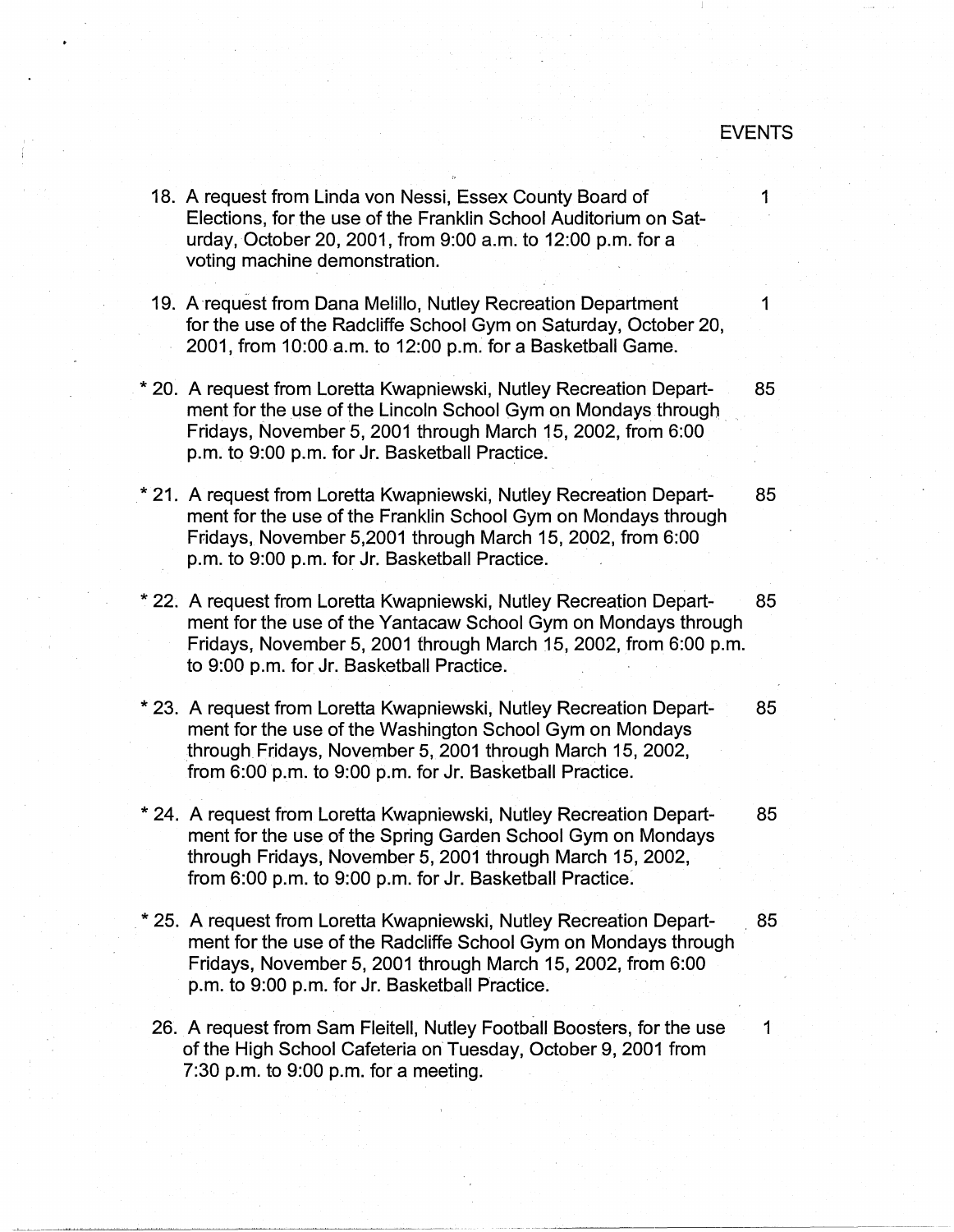\* 27. A request from Patricia Banas, Cub Scout Leader, for the use  $\sim$  5 of the Lincoln School Gym on various Fridays, October 12, 2001 through May 3, 2002 from 3:30 p.m. to 4:30 p.m. for Tiger Scout meetings. \* 28. A request from Susan Radziewicz, Cub Scout Leader, for the 26 use of the Spring Garden School Art Room on Wednesdays, October 10, 2001 through May 8, 2002 from 7:00 p.m. to 8:30 p.m. for.Cub Scout Meetings. \* 29. A request from Linda Fodera, Girl Scout Leader, for the use of 18 the Yantacaw School Art Room on various Thursdays, October 4, 2001 through June 7, 2002 from 6:30 p.m. to 8:00 p.m. for Brownie Scout meetings. \* 30. A request from Sharon Fitzmaurice, Cub Scout Leader, for the 28 use of the Spring Garden School Art Room on Fridays, October 12, 2001 through May 17, 2002 from 7:00 p.m. to 8:00 p.m. for Tiger Cub meetings. 31. A request from Sam Fleitell, Nutley Football Boosters, for the 1 use of the Franklin School Cafeteria on Saturday, November 3, 2001 from 8:00 a.m. to 12:30 p.m. for a Senior Parent's Breakfast. \* 32. A request from Loretta Kwapniewski, Nutley Recreation Depart- 22 ment for the use of the High School Gym Wednesdays, November 7, 2001 through April 10, 2002 from 6:30 p.m. to 11 :30 p.m. for Adult Volleyball. \* 33. A request from Susan lndiocaso, Dancesation Studio Inc., for 3 use of the High School Auditorium and four Classrooms, Tuesday and Wednesday, May 14 and 15, 2002 from 3:00 p.m. to 8:00 p.m., and Sunday May 18, 2002 from 11:00 a.m.to 9:00 p.m. for a recital. \* 34. A request from Patricia Banas, Cub Scout Leader, for the use 4 of the Lincoln School Cafeteria on various Fridays, January 4 2002 through May 3, 2002 from 7:30 p.m. to 9:00 p.m. for meetings. \* 35. A request from Debra Falanga, Cub Scout Leader, for the use 15 of the Spring Garden School Teacher's Cafeteria on the second and third Monday of each month beginning October 15, 2001 through June 17, 2002 from 7:30 p.m. to 8:45 p.m. for meetings.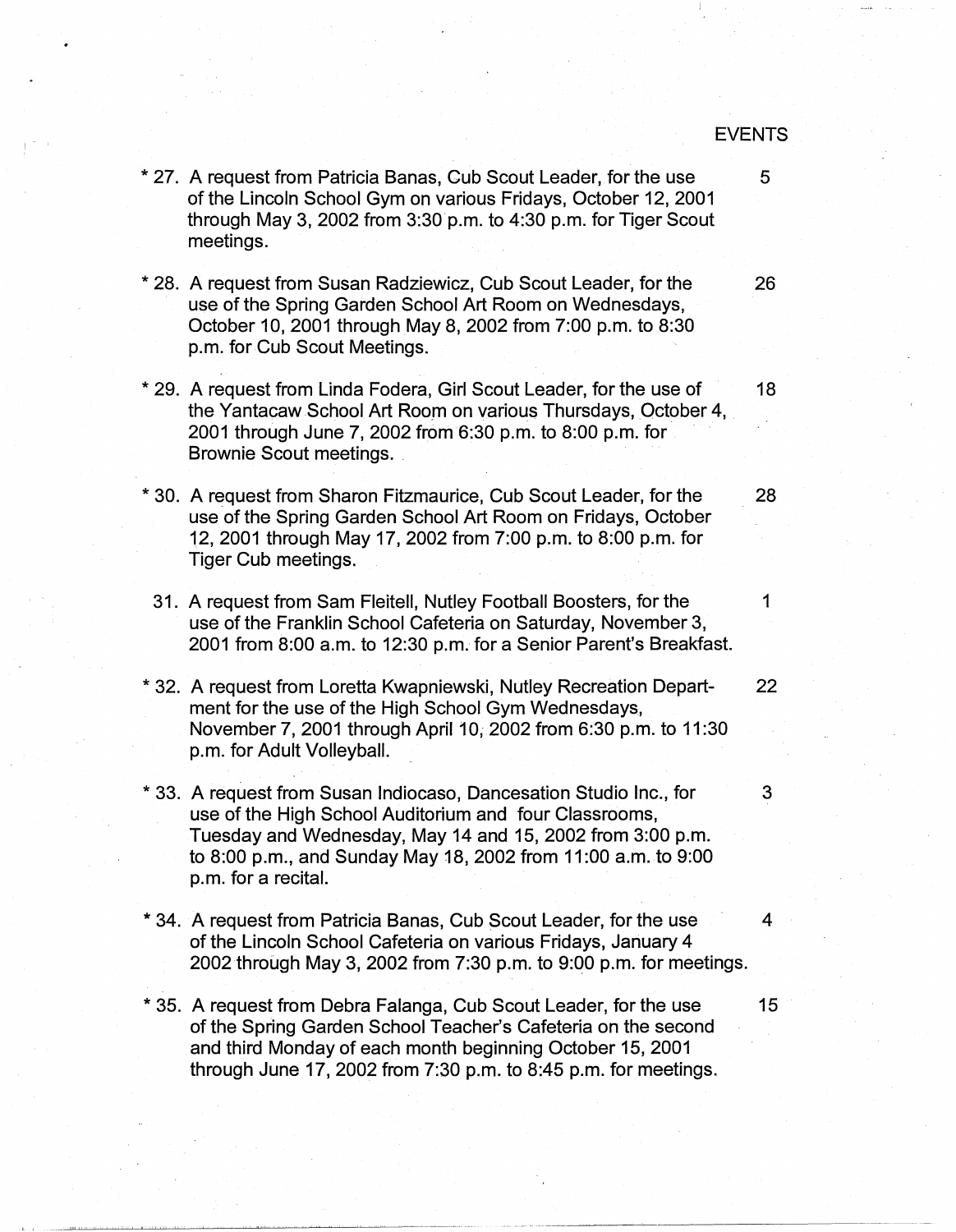\* 36. A request from William Airey for use of the Lincoln School 4 Gym on Thursdays, October 11 and 18, 2001 and the Radcliffe School Gym on Thursdays, October 25 and November 1, 2001 from 7:00 p.m. to 9:00 p.m. for Basketball.

- \* 37. A request from Michelle Cristantiello, Girl Scout Leader, for the 29 use of Radcliffe School Room 107 on Mondays, October 22, 2001 through June 17, 2002 from 6:00 p.m. to 8:00 p.m. for meetings.
- \* 38. A request from Loretta Kwapniewski, Nutley Recreation Depart- 13 ment, for the use of the High School Gym on Saturdays, December 1, 2001 through March 16, 2002 from 8:30 a.rn. to 1:30 p.m. for · Jr. Basketball Games.
- \* 39. A request from Loretta Kwapniewski, Nutley Recreation Depart- 13 ment, for the use of the Franklin School Gym on Saturdays, December 1, 2001 through March 16, 2002 from 7:45 a.m. to 5:30 p.m. for Jr. Basketball Games.
- \* 40. A request from Loretta Kwapniewski, Nutley Recreation Depart- 3 ment, for the use of the High School Auditorium and 4 Classrooms on Friday, November 16, 2001 from 5:30 p.m. to 11 :00 p.m. and Saturday and Sunday, November 17 and 18, 2001 from 11:30 a.m. to 11 :00 p.m. for a Jr. Theatre Production.
- \* 41. A request from Loretta Kwapniewski, Nutley Recreation Depart- 3 ment, for the use of the High School Auditorium and 4 Classrooms on Friday and Saturday, February 1 and 2, 2002 from 5:30 p.m. to 11 :00 p.m. ahd Sunday, February 3, 2002 from 11 :30 a.m. to 5:00 p.m. for a Sr. Theatre Production.
	- 42. A request from Rod Munyon, Lions Club of Nutley, for the use of 1 the Franklin School Auditorium on Saturday, November 17, 2001 from 9:00 a.m. to 12:00 noon for the Lions Annual Spelling Bee.